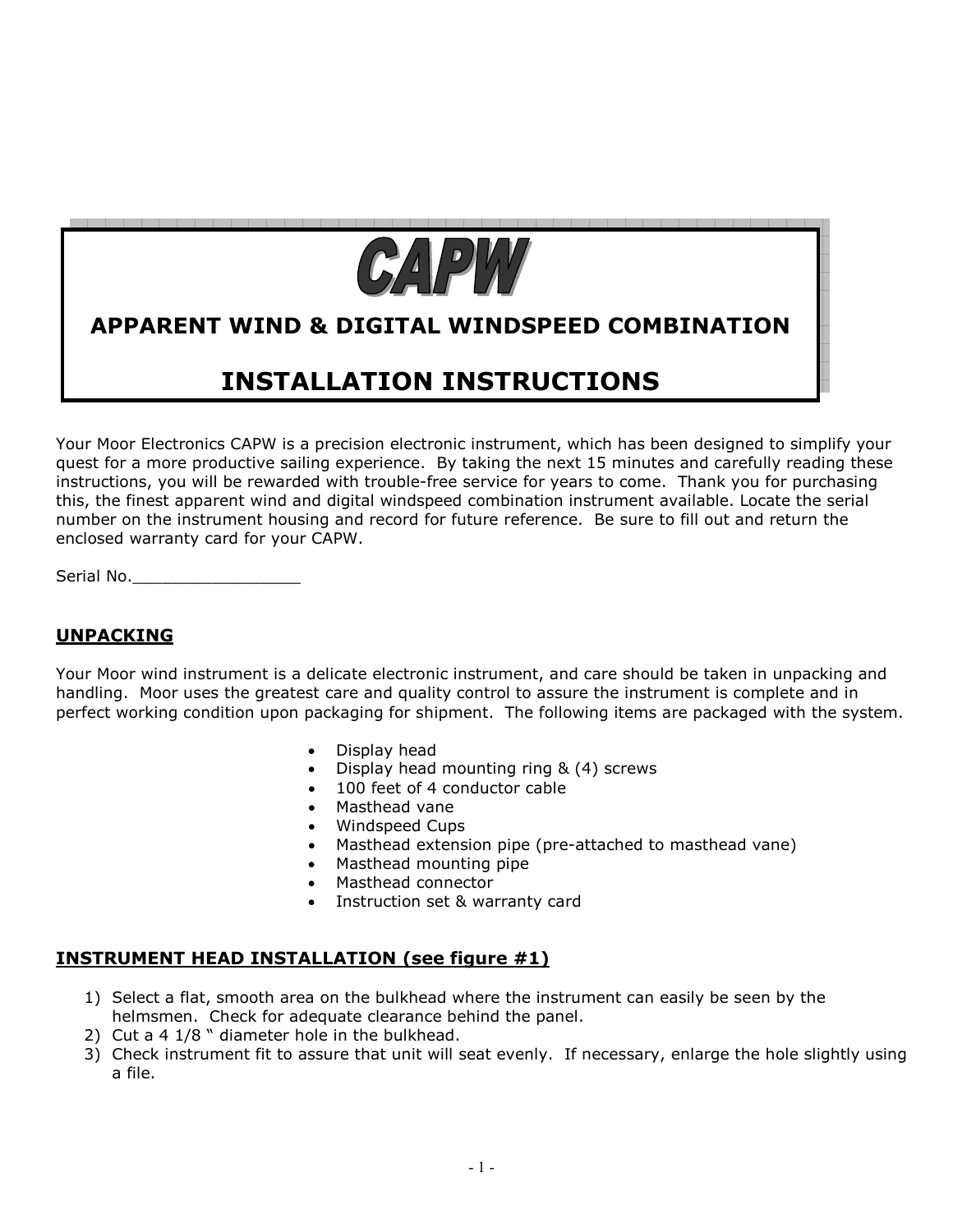- 4) Apply sealing compound (i.e.: "Boat-Life" caulk) to the backside of the bezel and insert the unit into the hole in an upright position. Warning do not use a bonding epoxy to seal, you may want to remove the unit in the future.
- 5) Place the mounting ring over the back of the unit. Use one self-tapping screw to lock the ring to the case close to the bulkhead, and use the other three screws to snug the unit to the bulkhead.



## **ASSEMBLING THE MAST HARDWARE (see figure #2)**

- 1) Insert the wires from the windspeed cups into the hole in the underside of the vane extension pipe
- **2)** Secure the windspeed cups to the underside of the vane body using one of the cotter pins provided.
- **3)** Feed both cables from the assembled masthead unit through the mounting pipe, exiting at the hole in the back.
- **4)** Insert masthead unit extension pipe into the mounting pipe and secure with the remaining cotter pin provided.
- **5)** Position the mounting pipe on the top of the mast so that the masthead unit projects forward of the mast. Secure with screws suitable for material your mast is made of. The mounting pipe is designed to elevate the masthead unit above the top of the mast.

#### **IMPORTANT: WHEN THE UNIT IS MOUNTED TO THE MAST, IT IS CRITICAL THAT THE ALIGNMENT IS SUCH THAT THE UNIT WILL EXTEND DIRECTLY FORWARD TOWARDS THE BOW OF THE BOAT.**

## **CAUTION: DO ALL WIRING WITH POWER DISCONNECTED.**

## **WIRING THE MASTHEAD**

- **1)** Run the cable down the mast, taking care not to damage the insulation on the cable. The cable may be run inside the mast, exiting through a hole in the side of the mast near the top. If this is done, use a grommet in the hole to prevent chafe.
- **2)** Using the 4 pin connector provided, connect the mast cable to the masthead unit following the wiring table below. Use the male half of the connector on the masthead unit and the female half on the mast cable. The connector halves are polarized to mate only one way.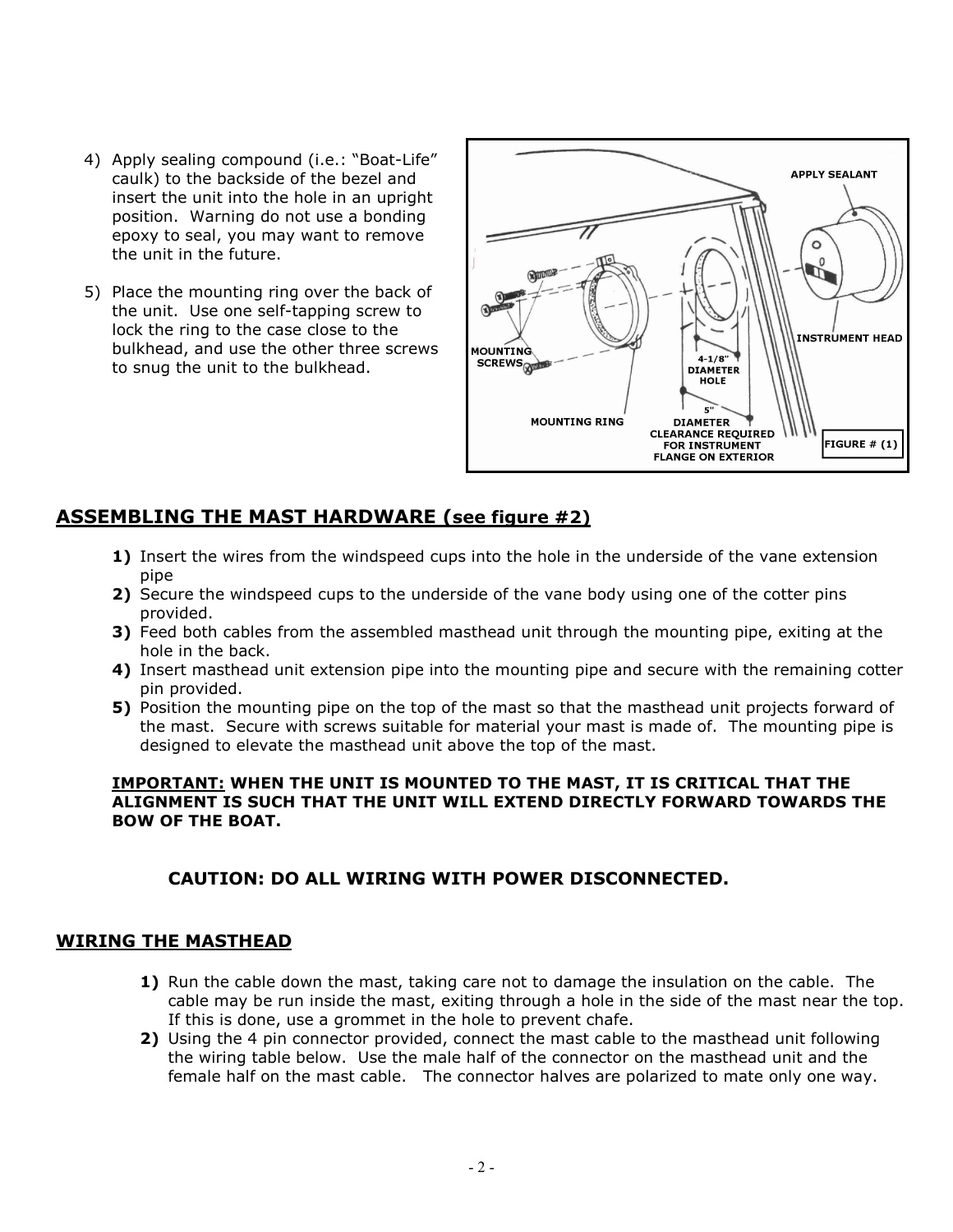Make sure when the connector halves are mated, the connections are continued thru the connector as shown in the table.

## **MALE CONNECTOR FEMALE CONNECTOR**

MAST CABLE BLACK MAST CABLE RED

MAST CABLE WHITE \*\* MAST CABLE GREEN

| WIND VANE – GREEN & EITHER WIRE FROM WIND CUPS $\rightarrow$ |  |
|--------------------------------------------------------------|--|
|                                                              |  |

**\*\* NOTE:** One of the pins on the male half of the connector (masthead unit half) will have two wires connected to it. The **green** wind vane wire and **either** wind cup wire are common and run down the mast as a single white wire of the mast cable.



**DOUBLE CHECK ALL CONECTIONS!!!!** When satisfied that the wires are properly matched, connect the 4 pin connector halves together. It is recommended that the connector be waterproofed with a silicone compound where the cables enter the rubber boot. Do not use any silicone on the mounting pipes.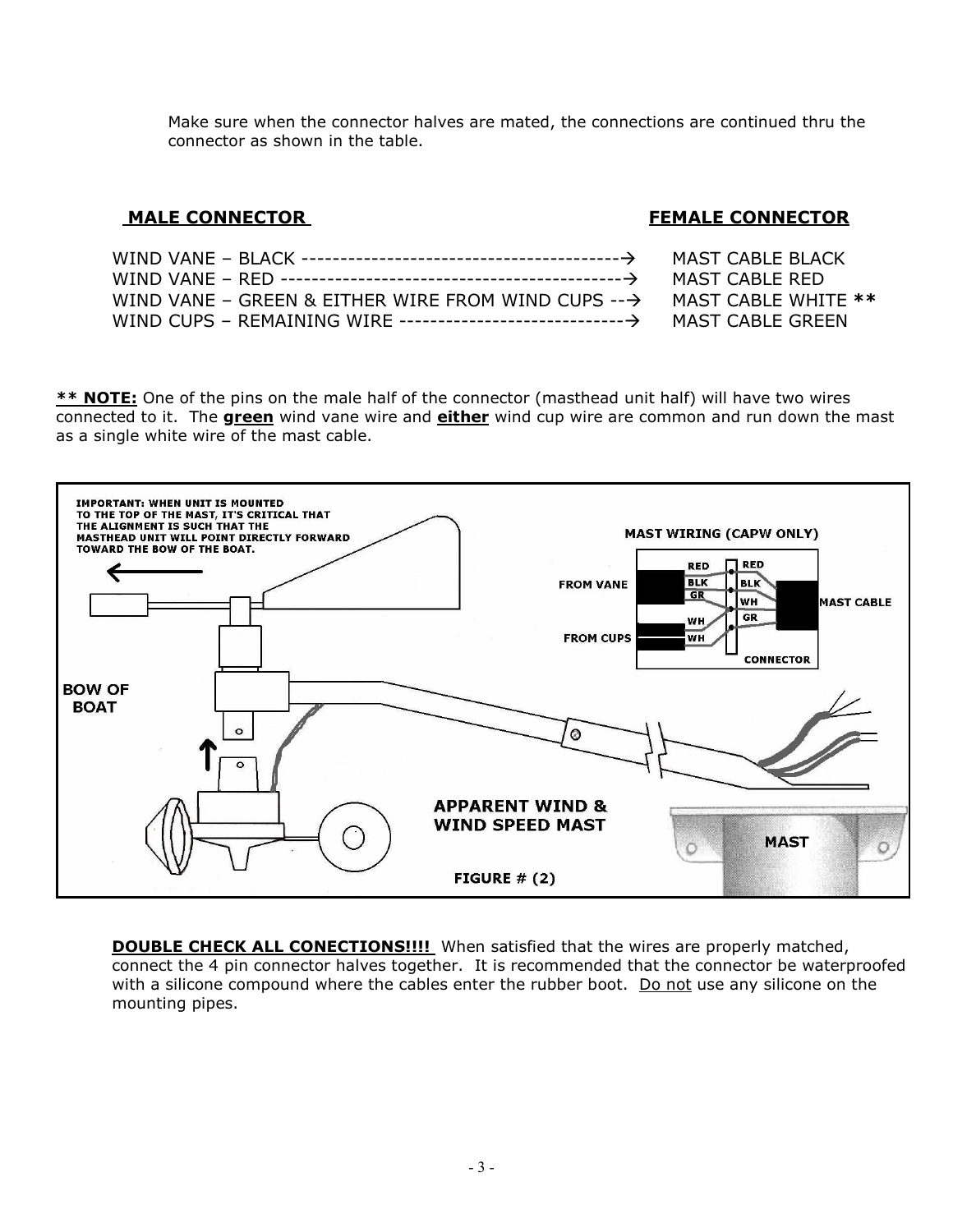## **CAUTION: DO ALL WIRING WITH POWER DISCONNECTED**

### **WIRING THE INSTRUMENT HEAD (FIGURE # 3)**

- **1)** Route the mast cable to the instrument location.
- **2)** Locate the red and black power leads from the back of the instrument.
- **3)** Connect the black lead to the negative ( ) terminal of the battery or electrical circuit of the boat.
- **4)** Connect the red lead to the positive terminal ( +12VDC ) of the battery or electrical circuit of the boat thru a ¼ amp fuse. An on/off switch may be installed in this line if desired.
- **5)** Insert the plug of the mast cable into the socket on the back of the instrument, being sure to align the key on the plug with the notch in the socket.
- **6)** Apply power to the circuit and the CAPW will accurately display apparent wind direction and wind speed. Your unit is now ready to use.

Note: If the cups are not spinning when power is applied you will get a bounce in the digital wind speed display to a random number and it will count down to zero.

#### **Night Light:**

A night light is included with the instrument. If you desire to connect it, locate the white wire lead from the back of the instrument and connect it to  $+12$  volts via a separate switch or connect the white wire to the  $+12$  volt side of the boats running lights. This way when you turn on your running lights the instruments lights will come on.

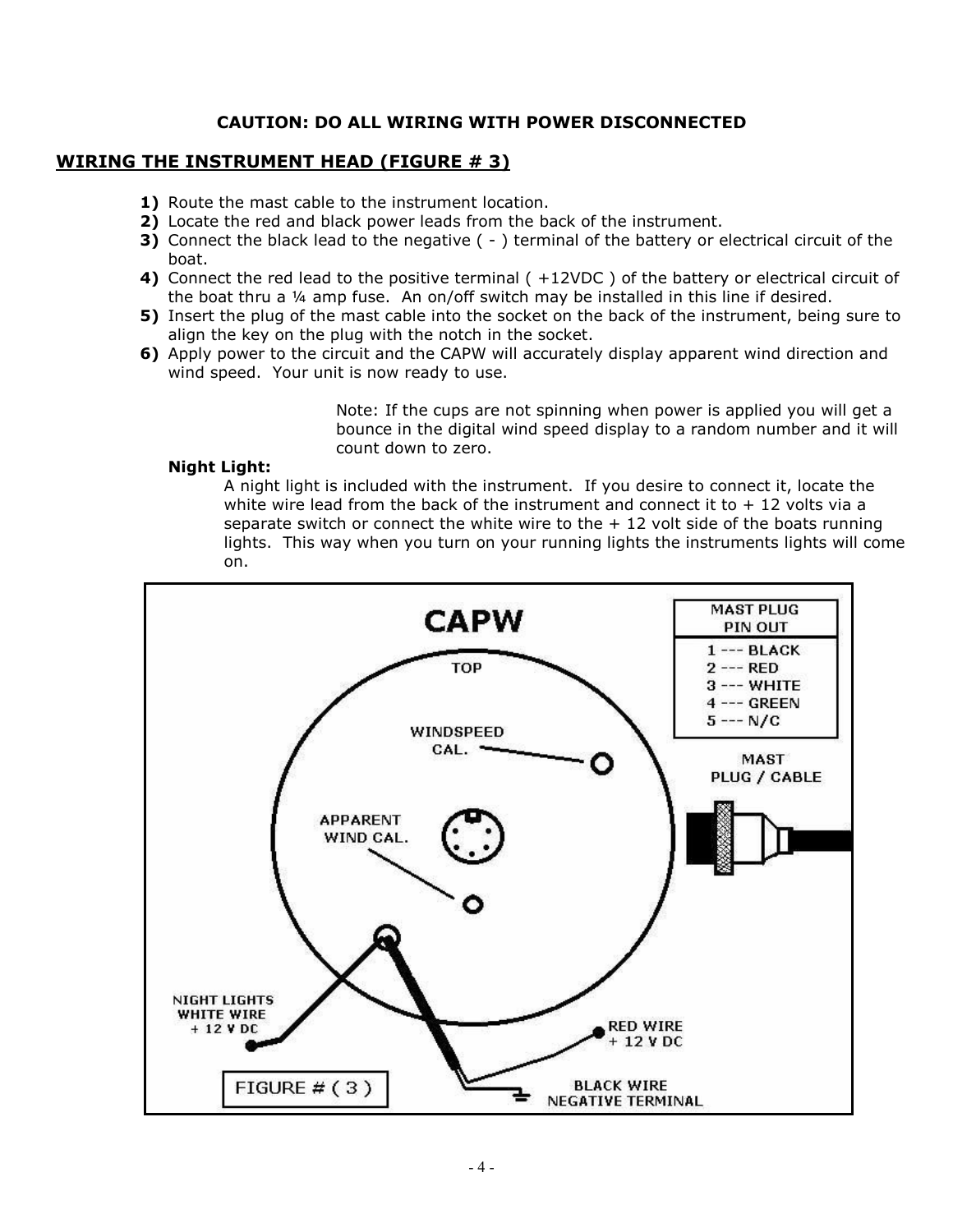## **CALIBRATION**

 The CAPW wind instrument was calibrated and tested before leaving the factory, to assure that it is complete and in perfect working condition. Should the instrument ever require re-calibration, we recommend that both the instrument and mast unit be returned to the factory. If, however the need arises to re-calibrate, the following procedure should be used.

## **CALIBRATION OF WINDSPEED**

- **1)** Remove the red plastic plug from the upper right adjustment hole on the back of the instruments.
- **2)** Using a small screwdriver, 1/8" blade or smaller, insert it into the hole. Now engage the adjustment screw and turn to calibrate. **DO NOT FORCE THE ADJUSTMENT BEYOND THE STOPS.** Clockwise rotation decreases the reading and counter clockwise rotation increases the reading.
- **3)** Replace the plastic plug when calibration is complete.

## **CALIBRATION OF APPARENT WIND**

- **1)** Remove the red plastic plug from the lower center (near the power cable) adjustment hole on the back of the instrument.
- **2)** Turn the mast vane to point 90 degrees to port.
- **3)** Using a small screwdriver, 1/8" blade or smaller, insert it into the hole. Now engage the adjustment screw and turn until the meter reads 90 degrees port. **DO NOT FORCE THE ADJUSTMENT BEYOUD THE STOPS.**
- **4)** By moving the vane to the other tack, the unit should be in calibration. The meter was designed to need calibration only on the one tack. If the meter is out of calibration on all points, the reason could be the vane was not installed properly or you may have a wiring error.
- **5)** Replace the plastic plug when calibration is complete.

## **BASIC TOUBLE SHOOTING**

#### **Most problems are wiring problems.**

- Wire cut or damaged in installation.
- Poor splice or connection at mast cable and masthead pigtail.
- Wind speed will not register unless windspeed is over 30 knots & apparent wind is off around 20 degrees. This problem is caused by a reversal of the green and white wires at the top of the mast.

## **NEEDLE DOES NOT MOVE**

- Power not switched on
- 12 volts not applied to unit
- Polarity reversed ( this could damage the unit)
- Cable to mast head not connected
- Cable to mast head may have been cut when mast was stepped.
- Fuse Blown.